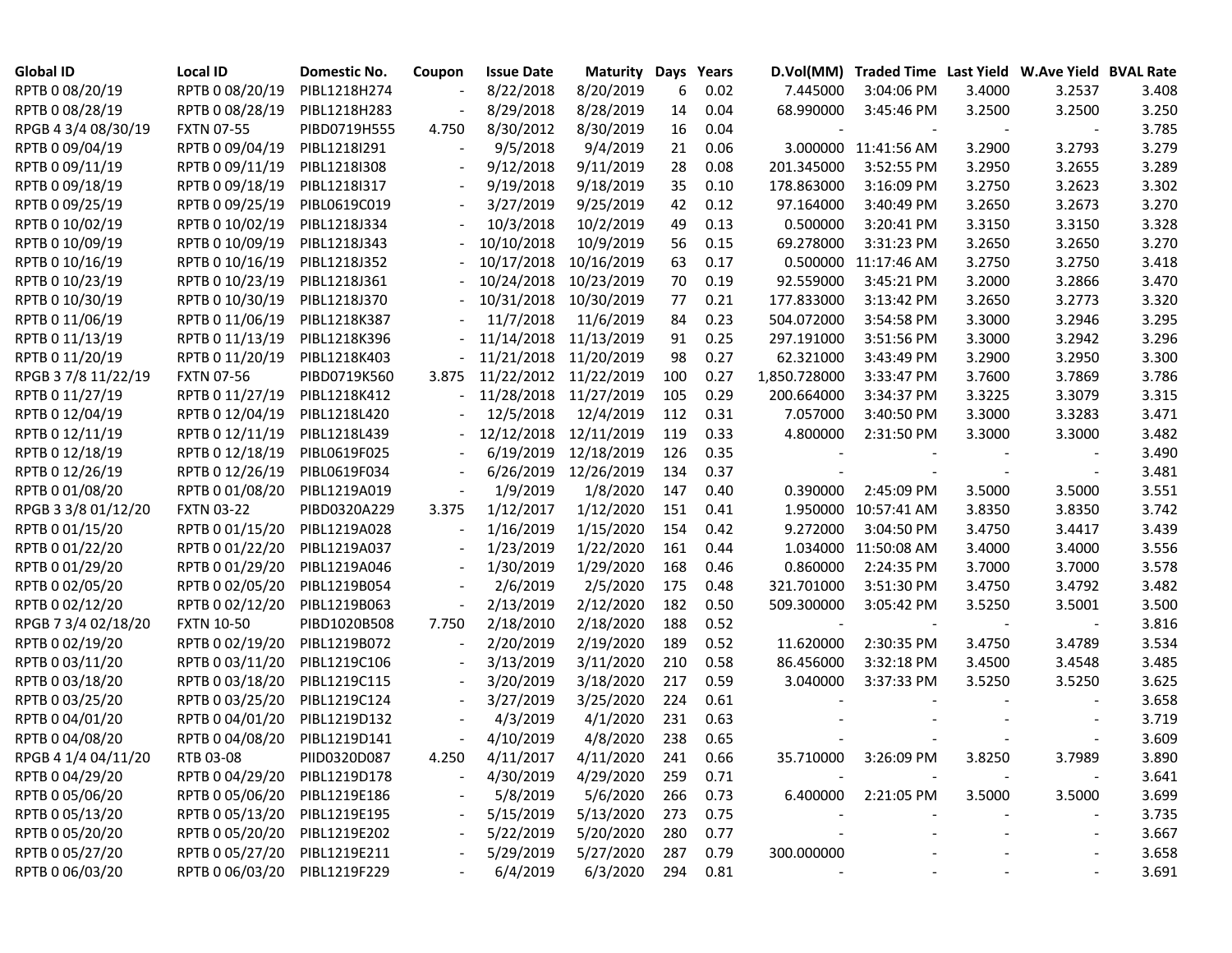| <b>Global ID</b>     | <b>Local ID</b>   | Domestic No. | Coupon | <b>Issue Date</b>                 | <b>Maturity Days</b> |     | Years |                          | D.Vol(MM) Traded Time Last Yield W.Ave Yield BVAL Rate |        |                          |       |
|----------------------|-------------------|--------------|--------|-----------------------------------|----------------------|-----|-------|--------------------------|--------------------------------------------------------|--------|--------------------------|-------|
| RPTB 0 06/10/20      | RPTB 0 06/10/20   | PIBL1219F238 |        | 6/11/2019                         | 6/10/2020            | 301 | 0.82  | 73.580000                | 2:39:24 PM                                             | 3.6900 | 3.6900                   | 3.682 |
| RPTB 0 06/17/20      | RPTB 0 06/17/20   | PIBL1219F247 |        | 6/19/2019                         | 6/17/2020            | 308 | 0.84  | 618.310000               | 3:45:47 PM                                             | 3.7000 | 3.6940                   | 3.696 |
| RPTB 0 06/24/20      | RPTB 0 06/24/20   | PIBL1219F256 |        | 6/26/2019                         | 6/24/2020            | 315 | 0.86  | 343.214910               | 2:46:33 PM                                             | 3.6850 | 3.6800                   | 3.666 |
| RPTB 0 07/08/20      | RPTB 0 07/08/20   | PIBL1219G264 |        | 7/10/2019                         | 7/8/2020             | 329 | 0.90  |                          |                                                        |        |                          | 3.675 |
| RPTB 0 07/22/20      | RPTB 0 07/22/20   | PIBL1219G273 |        | 7/24/2019                         | 7/22/2020            | 343 | 0.94  | 268.365000               | 3:02:09 PM                                             | 3.6750 | 3.6967                   | 3.688 |
| RPTB 0 08/05/20      | RPTB 0 08/05/20   | PIBL1219H281 |        | 8/7/2019                          | 8/5/2020             | 357 | 0.98  | 626.395000               | 3:54:50 PM                                             | 3.7000 | 3.6857                   | 3.687 |
| RPGB 7 1/4 08/19/20  | RTB 10-01         | PIID1020H015 | 7.250  | 8/19/2010                         | 8/19/2020            | 371 | 1.02  |                          |                                                        |        |                          | 3.816 |
| RPGB 3 3/8 08/20/20  | <b>FXTN 05-73</b> | PIBD0520H735 | 3.375  | 8/20/2015                         | 8/20/2020            | 372 | 1.02  | 2,576.097000             | 3:55:14 PM                                             | 3.7900 | 3.8320                   | 3.826 |
| RPGB 6 1/8 09/16/20  | <b>FXTN 10-51</b> | PIBD1020I510 | 6.125  | 9/16/2010                         | 9/16/2020            | 399 | 1.09  |                          |                                                        |        | $\overline{\phantom{a}}$ | 3.915 |
| RPGB 5 7/8 12/16/20  | <b>FXTN 10-52</b> | PIBD1020L525 | 5.875  | 12/16/2010                        | 12/16/2020           | 490 | 1.34  |                          |                                                        |        | $\overline{\phantom{a}}$ | 3.832 |
| RPGB 4 1/4 01/25/21  | <b>FXTN 03-23</b> | PIBD0321A236 | 4.250  | 1/25/2018                         | 1/25/2021            | 530 | 1.45  | 0.800000                 | 3:12:02 PM                                             | 3.9000 | 3.9000                   | 3.905 |
| RPGB 7 3/8 03/03/21  | RTB 10-02         | PIID1021C027 | 7.375  | 3/3/2011                          | 3/3/2021             | 567 | 1.55  | 1.000000                 | 3:27:55 PM                                             | 3.8750 | 3.8750                   | 3.758 |
| RPGB 3 1/2 03/20/21  | <b>FXTN 07-57</b> | PIBD0721C574 | 3.500  | 3/20/2014                         | 3/20/2021            | 584 | 1.60  | 256.520000               | 3:34:56 PM                                             | 3.9000 | 3.8769                   | 3.883 |
| RPGB 6 1/2 04/28/21  | <b>FXTN 10-53</b> | PIBD1021D531 | 6.500  | 4/28/2011                         | 4/28/2021            | 623 | 1.71  |                          |                                                        |        |                          | 3.776 |
| RPGB 4 7/8 06/13/21  | RTB 03-09         | PIID0321F092 | 4.875  | 6/13/2018                         | 6/13/2021            | 669 | 1.83  | 30.015000                | 2:34:43 PM                                             | 3.9100 | 3.9144                   | 3.831 |
| RPGB 5 3/4 10/20/21  | RTB 10-03         | PIID1021J039 | 5.750  | 10/20/2011                        | 10/20/2021           | 798 | 2.19  |                          |                                                        |        |                          | 3.871 |
| RPGB 5 3/4 11/24/21  | <b>FXTN 10-55</b> | PIBD1021K551 | 5.750  | 11/24/2011                        | 11/24/2021           | 833 | 2.28  | 0.200000                 | 2:56:11 PM                                             | 3.8250 | 3.8250                   | 3.936 |
| RPGB 63/8 01/19/22   | <b>FXTN 10-54</b> | PIBD1022G545 | 6.375  | 7/19/2011                         | 1/19/2022            | 889 | 2.43  | 1.000000                 | 2:53:02 PM                                             | 4.0000 | 4.0000                   | 4.012 |
| RPGB 4 01/26/22      | <b>FXTN 05-74</b> | PIBD0522A747 | 4.000  | 1/26/2017                         | 1/26/2022            | 896 | 2.45  | 17.050000                | 3:17:43 PM                                             | 3.9000 | 3.9184                   | 3.868 |
| RPGB 15 03/14/22     | <b>FXTN 20-02</b> | PIBD2022C021 | 15.000 | 3/14/2002                         | 3/14/2022            | 943 | 2.58  |                          |                                                        |        |                          | 3.889 |
| RPGB 4 3/4 07/04/22  | <b>FXTN 03-24</b> | PIBD0322G247 | 4.750  | 7/4/2019                          | 7/4/2022 1055        |     | 2.89  |                          |                                                        |        | $\blacksquare$           | 3.835 |
| RPGB 4 7/8 08/02/22  | <b>FXTN 10-56</b> | PIBD1022H562 | 4.875  | 8/2/2012                          | 8/2/2022 1084        |     | 2.97  |                          |                                                        |        |                          | 3.916 |
| RPGB 4 3/4 09/13/22  | <b>FXTN 10-57</b> | PIBD1022I570 | 4.750  | 9/13/2012                         | 9/13/2022 1126       |     | 3.08  |                          |                                                        |        |                          | 3.924 |
| RPGB 12 3/4 10/17/22 | <b>FXTN 20-03</b> | PIBD2022J033 | 12.750 | 10/17/2002                        | 10/17/2022 1160      |     | 3.18  |                          |                                                        |        |                          | 3.930 |
| RPGB 4 5/8 12/04/22  | RTB 05-11         | PIID0522L114 | 4.625  | 12/4/2017                         | 12/4/2022 1208       |     | 3.31  | 2,447.005000             | 3:58:05 PM                                             | 3.9850 | 3.9803                   | 3.998 |
| RPGB 4 12/06/22      | <b>FXTN 10-58</b> | PIBD1022L585 | 4.000  | 12/6/2012                         | 12/6/2022 1210       |     | 3.31  |                          |                                                        |        |                          | 3.800 |
| RPGB 13 02/20/23     | <b>FXTN 20-04</b> | PIBD2023B048 | 13.000 | 2/20/2003                         | 2/20/2023 1286       |     | 3.52  |                          |                                                        |        |                          | 3.955 |
| RPGB 5 1/2 03/08/23  | <b>FXTN 05-75</b> | PIBD0523C752 | 5.500  | 3/8/2018                          | 3/8/2023 1302        |     | 3.57  | 939.777400               | 3:34:28 PM                                             | 3.8800 | 3.9933                   | 3.948 |
| RPGB 3 1/2 04/21/23  | <b>FXTN 07-58</b> | PIBD0723D588 | 3.500  | 4/21/2016                         | 4/21/2023 1346       |     | 3.69  | 7.830000                 | 3:19:48 PM                                             | 4.1500 | 4.1500                   | 3.918 |
| RPGB 11 7/8 05/29/23 | <b>FXTN 20-05</b> | PIBD2023E054 | 11.875 | 5/29/2003                         | 5/29/2023 1384       |     | 3.79  |                          |                                                        |        |                          | 3.974 |
| RPGB 3 1/4 08/15/23  | RTB 10-04         | PIID1023H046 | 3.250  | 8/15/2013                         | 8/15/2023 1462       |     | 4.00  |                          |                                                        |        |                          | 3.994 |
| RPGB 11 3/8 10/23/23 | <b>FXTN 20-06</b> | PIBD2023J068 | 11.375 | 10/23/2003                        | 10/23/2023 1531      |     | 4.19  |                          |                                                        |        |                          | 4.004 |
| RPGB 6 1/4 03/12/24  | RTB 05-12         | PIID0524C129 | 6.250  | 3/12/2019                         | 3/12/2024 1672       |     | 4.58  | 12,295.118000            | 3:58:57 PM                                             | 4.0500 | 4.0569                   | 4.074 |
| RPGB 4 1/2 04/20/24  | <b>FXTN 07-59</b> | PIBD0724D595 | 4.500  | 4/20/2017                         | 4/20/2024 1711       |     | 4.68  |                          |                                                        |        |                          | 3.990 |
| RPGB 12 3/8 06/03/24 | <b>FXTN 20-07</b> | PIBD2024F075 | 12.375 | 6/3/2004                          | 6/3/2024 1755        |     | 4.81  |                          |                                                        |        |                          | 4.069 |
| RPGB 12 7/8 08/05/24 | <b>FXTN 20-08</b> | PIBD2024H086 | 12.875 | 8/5/2004                          | 8/5/2024 1818        |     | 4.98  |                          |                                                        |        |                          | 4.068 |
| RPGB 4 1/8 08/20/24  | <b>FXTN 10-59</b> | PIBD1024H595 | 4.125  | 8/20/2014                         | 8/20/2024 1833 5.02  |     |       |                          | 4.572000 10:13:12 AM                                   | 4.1000 | 4.1000                   | 4.186 |
| RPGB 13 3/4 11/11/24 | <b>FXTN 20-09</b> | PIBD2024K091 | 13.750 | 11/11/2004                        | 11/11/2024 1916      |     | 5.25  |                          |                                                        |        | $\overline{\phantom{a}}$ | 4.090 |
| RPGB 5 3/4 04/12/25  | <b>FXTN 07-61</b> | PIBD0725D618 | 5.750  | 4/12/2018                         | 4/12/2025 2068       |     | 5.66  |                          | 670.000000 11:36:57 AM                                 | 4.1500 | 4.1299                   | 4.151 |
| RPGB 12 1/8 04/14/25 | <b>FXTN 20-10</b> | PIBD2025D103 | 12.125 | 4/14/2005                         | 4/14/2025 2070       |     | 5.67  | $\overline{\phantom{a}}$ |                                                        |        |                          | 4.125 |
| RPGB 3 5/8 09/09/25  | <b>FXTN 10-60</b> | PIBD1025I608 | 3.625  | 9/9/2015                          | 9/9/2025 2218        |     | 6.07  |                          | 233.209660 2:54:01 PM                                  | 4.2200 | 4.2444                   | 4.219 |
| RPGB 12 1/8 10/20/25 | <b>FXTN 20-11</b> | PIBD2025J116 |        | 12.125 10/20/2005 10/20/2025 2259 |                      |     | 6.19  |                          |                                                        |        |                          | 4.166 |